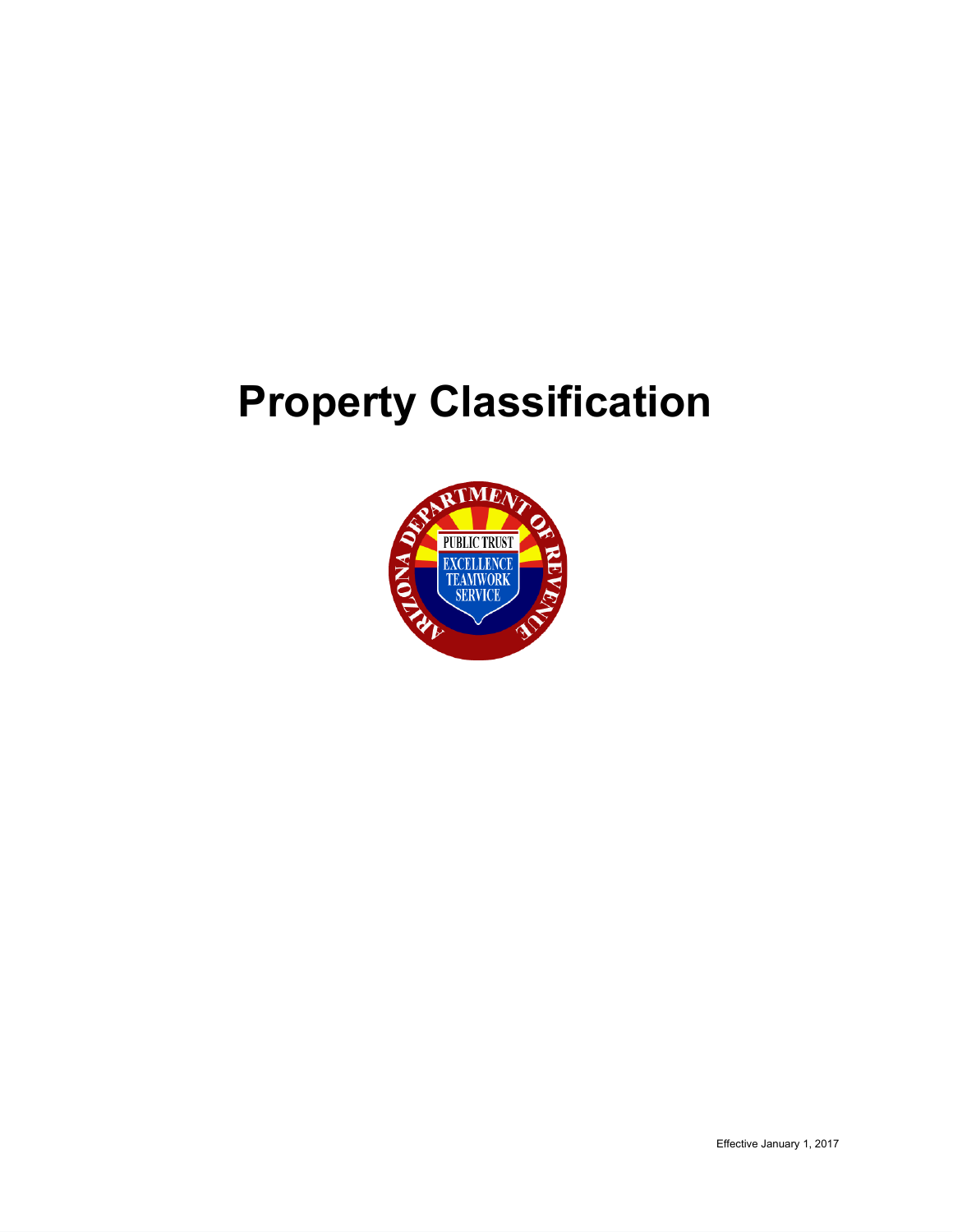# **Arizona's Property Classification**

#### *Key Terminology Relevant to this Assessment Procedure:*

**Property classification:** The act or process of putting property into Arizona's nine statutorily-defined classes (e.g., **"class one property"**) for purposes of taxation.

A **'property class'** is one of the Arizona's nine statutorily-defined groups of properties identified by A.R.S. 42-12001 through A.R.S. [42-12009.](https://www.azleg.gov/viewdocument/?docName=https://www.azleg.gov/ars/42/12001.htm)

**A.R.S. [42-12001](https://www.azleg.gov/viewdocument/?docName=https://www.azleg.gov/ars/42/12001.htm) through 42-12009** identify the characteristics/categories of each **property class**.

**A.R.S. [42-15001](https://www.azleg.gov/viewdocument/?docName=https://www.azleg.gov/ars/42/15001.htm) through 42-15009** identify the assessment ratio assigned to each **property class**.

# **Background**

Arizona's legislature has established a statutory classification system to identify, categorize, value, and tax real and personal property in Arizona. According to Arizona Revised Statutes (A.R.S.) [42-12010](https://www.azleg.gov/viewDocument/?docName=http://www.azleg.gov/ars/42/12010.htm), the classes of property are established for "…the common treatment of property in each class for the purposes of the assignment of a common assessment percentage…" Certain property classes have two or more subclasses that allow further differentiation of the main categories of real and personal property.

# **Property Classification**

Nine classes (each with one or more additional subclasses) of property are defined in A.R.S. 42-12001 through [42-12009.](https://www.azleg.gov/viewdocument/?docName=https://www.azleg.gov/ars/42/12001.htm) Current use or qualifying status is the basis for differentiating the main categories of real and personal property between the nine property classes.

Examples of unique qualifying status include historic property; real and personal property that are located within the area of an enterprise zone, a foreign trade zone or military reuse zone; or the reclassification of partially completed and vacant improvements.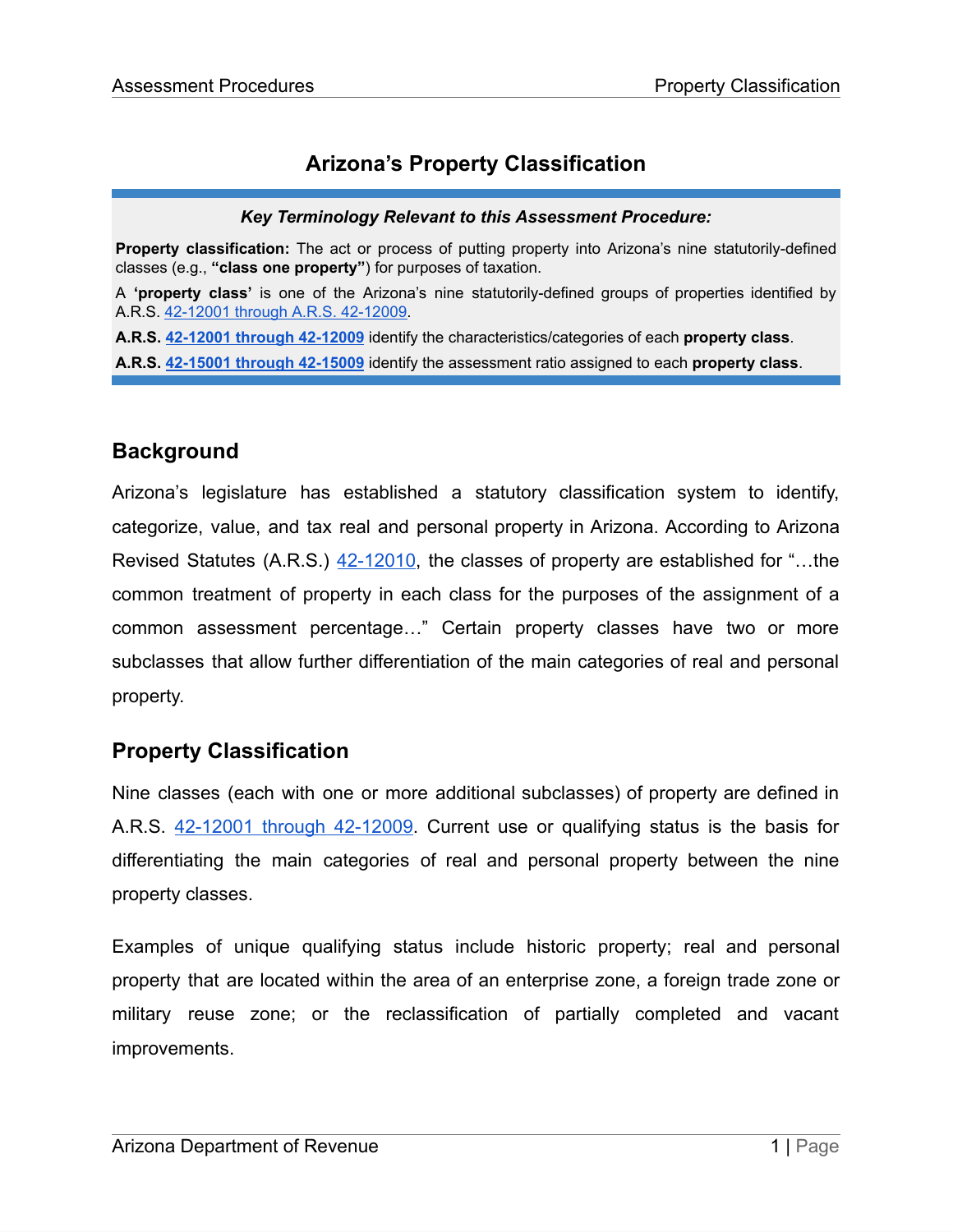*Note: The words, "Legal or "legal" are commonly paired together with the words "Classification, "classification", "Class", or "class" in Arizona's assessment manual documents and Arizona county assessors' websites and written materials. In 1967, four property classes were established by A.R.S. 42-162 which subsequently evolved into the current nine classes set forth in A.R.S. 42-12001 through 42-12009. The words "Legal" or "legal" were never used in A.R.S. 42-162 and have never been in Arizona's current property classification statutes or assessment ratio statutes, A.R.S. 42-15001 through 42-15009.*

### **[42-12001.](https://www.azleg.gov/viewdocument/?docName=https://www.azleg.gov/ars/42/12001.htm) Class one property**

For purposes of taxation, class one is established consisting of the following subclasses:

- 1. Producing mines and mining claims, personal property used on mines and mining claims, improvements to mines and mining claims and mills and smelters operated in conjunction with mines and mining claims that are valued at full cash value pursuant to section [42-14053](https://www.azleg.gov/viewDocument/?docName=http://www.azleg.gov/ars/42/14053.htm).
- 2. Standing timber that is valued at full cash value.
- 3. Real and personal property of gas distribution companies, electric transmission companies, electric distribution companies, combination gas and electric transmission and distribution companies, and companies engaged in the generation of electricity that are valued at full cash value pursuant to section [42-14151](https://www.azleg.gov/viewDocument/?docName=http://www.azleg.gov/ars/42/14151.htm).
- 4. Real and personal property of airport fuel delivery companies that are valued pursuant to section [42-14503](https://www.azleg.gov/viewdocument/?docName=https://www.azleg.gov/ars/42/14503.htm).
- 5. Real and personal property that is used by producing oil, gas and geothermal resource interests that are valued at full cash value pursuant to section [42-14102.](https://www.azleg.gov/viewDocument/?docName=http://www.azleg.gov/ars/42/14102.htm)
- 6. Real and personal property of water, sewer and wastewater utility companies that are valued at full cash value pursuant to section [42-14151](https://www.azleg.gov/viewDocument/?docName=http://www.azleg.gov/ars/42/14151.htm).
- 7. Real and personal property of pipeline companies that are valued at full cash value pursuant to section [42-14201](https://www.azleg.gov/viewDocument/?docName=http://www.azleg.gov/ars/42/14201.htm).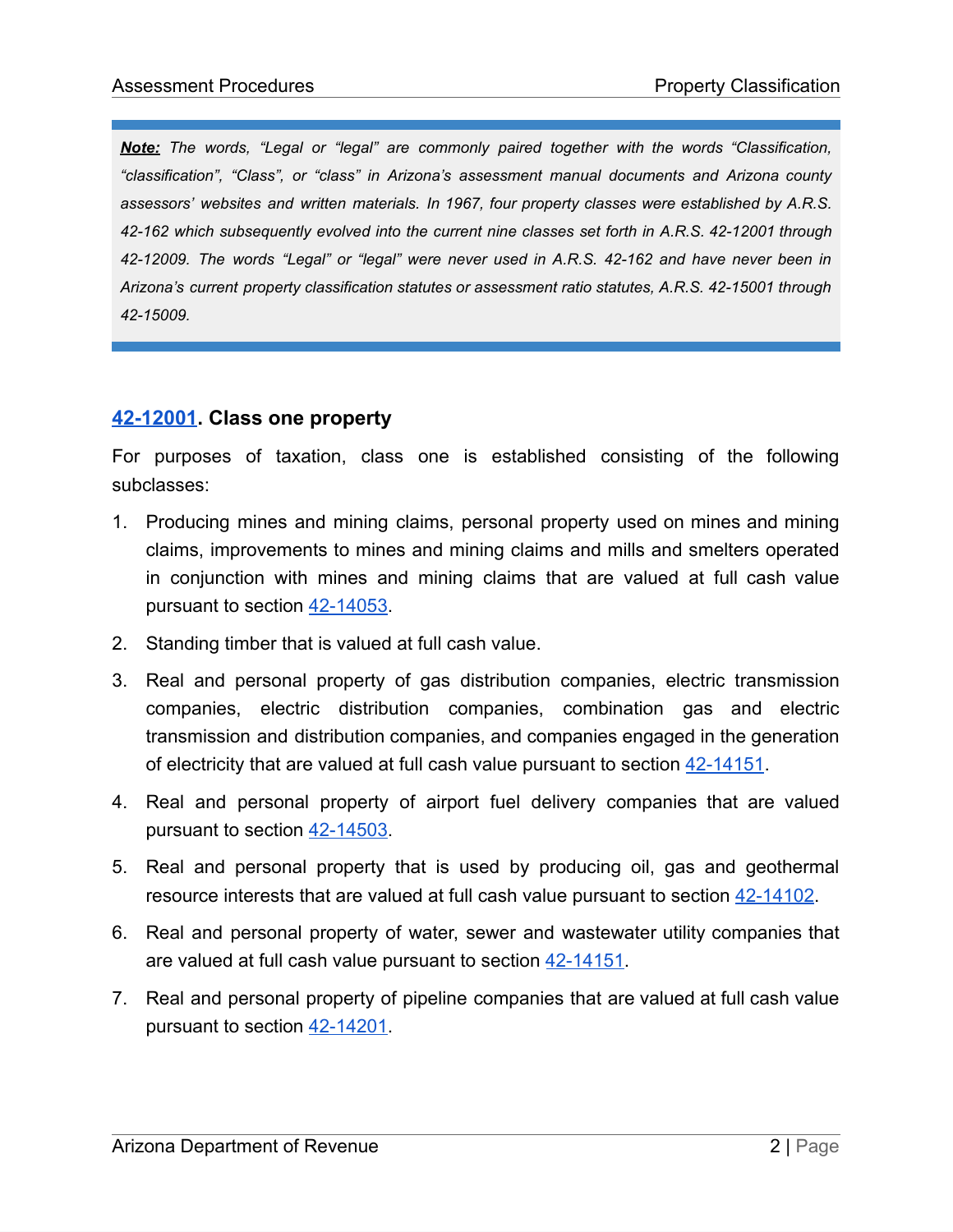- 8. Real and personal property of shopping centers that are valued at full cash value or pursuant to chapter 13, article 5 of this title, as applicable, other than property that is included in class nine.
- 9. Real and personal property of golf courses that are valued at full cash value or pursuant to chapter 13, article 4 of this title.
- 10. All property, both real and personal, of manufacturers, assemblers or fabricators, other than property that is specifically included in another class described in this article, that is valued under this title.
- 11. Real and personal property that is used in communications transmission facilities and that provides public telephone or telecommunications exchange or interexchange access for compensation to effect two-way communication to, from, through or within this state.
- 12. Real property and improvements that are devoted to any other commercial or industrial use, other than property that is specifically included in another class described in this article, and that are valued at full cash value.
- 13. Personal property that is devoted to any other commercial or industrial use, other than property that is specifically included in another class described in this article, and that is valued at full cash value.
- 14. Real and personal property of electric cooperatives that are valued at full cash value pursuant to section [42-14159](https://www.azleg.gov/viewDocument/?docName=http://www.azleg.gov/ars/42/14159.htm).

### **[42-12002.](https://www.azleg.gov/viewdocument/?docName=https://www.azleg.gov/ars/42/12002.htm) Class two property**

(L16, Ch. 168, sec. 1. Eff. 1/1/17)

For purposes of taxation, class two is established consisting of three subclasses:

- 1. Class two (R) consists of:
	- (a) Real property and improvements to property that are used for agricultural purposes and that are valued at full cash value or pursuant to chapter 13, article 3 of this title, as applicable.
	- (b) Real property and improvements to property that are primarily used for agricultural purposes to produce trees other than standing timber, vines,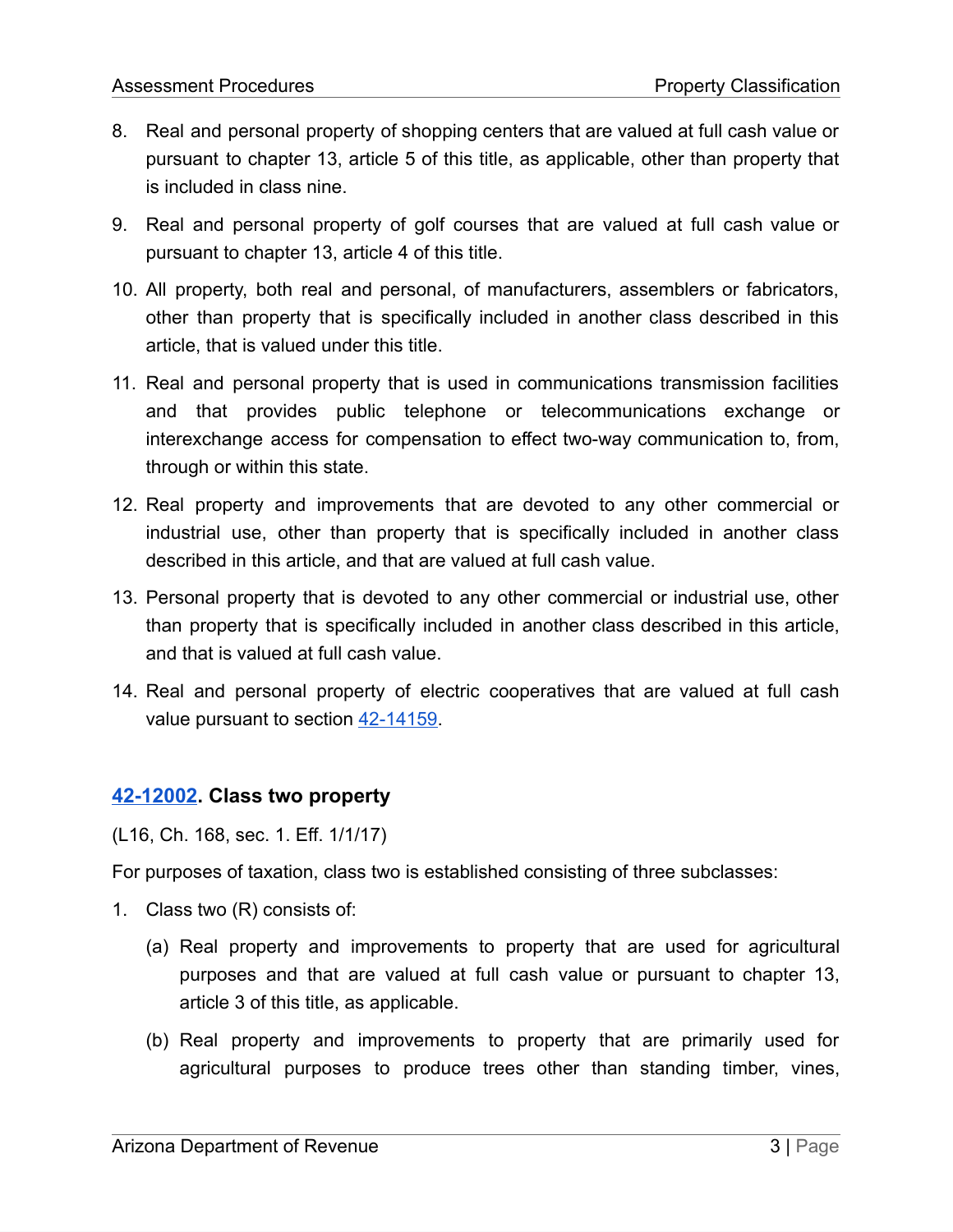rosebushes, ornamental plants or other horticultural crops, regardless of whether the crop is grown in containers, soil or any other medium, that are not included in class one, three, four, six, seven or eight and that are valued at full cash value or pursuant to chapter 13, article 3 of this title, as applicable.

- (c) Real property and improvements to property that are owned and controlled by a nonprofit organization that is exempt from taxation under section 501(c)(3), (4), (7), (10) or (14) of the internal revenue code if the property is not used or intended for the financial benefit of members of the organization or any other individual or organization, unless the financial benefit is for charitable, religious, scientific, literary or educational purposes, and that are valued at full cash value.
- (d) Real property of golf courses that is valued at full cash value or pursuant to chapter 13, article 4 of this title.
- (e) All other real property and improvements to property, if any, that are not included in class one, three, four, six, seven or eight and that are valued at full cash value.
- 2. Class two (P) consists of:
	- a) Personal property that is used for agricultural purposes and that is valued at full cash value or pursuant to chapter 13, article 3 of this title, as applicable.
	- b) Personal property that is primarily used for agricultural purposes to produce trees other than standing timber, vines, rosebushes, ornamental plants or other horticultural crops, regardless of whether the crop is grown in containers, soil or any other medium, that is not included in class one, three, four, six, seven or eight and that is valued at full cash value or pursuant to chapter 13, article 3 of this title, as applicable.
	- c) Personal property that is owned and controlled by a nonprofit organization that is exempt from taxation under section  $501(c)(3)$ ,  $(4)$ ,  $(7)$ ,  $(10)$  or  $(14)$  of the internal revenue code if the property is not used or intended for the financial benefit of members of the organization or any other individual or organization, unless the financial benefit is for charitable, religious, scientific, literary or educational purposes, and that is valued at full cash value.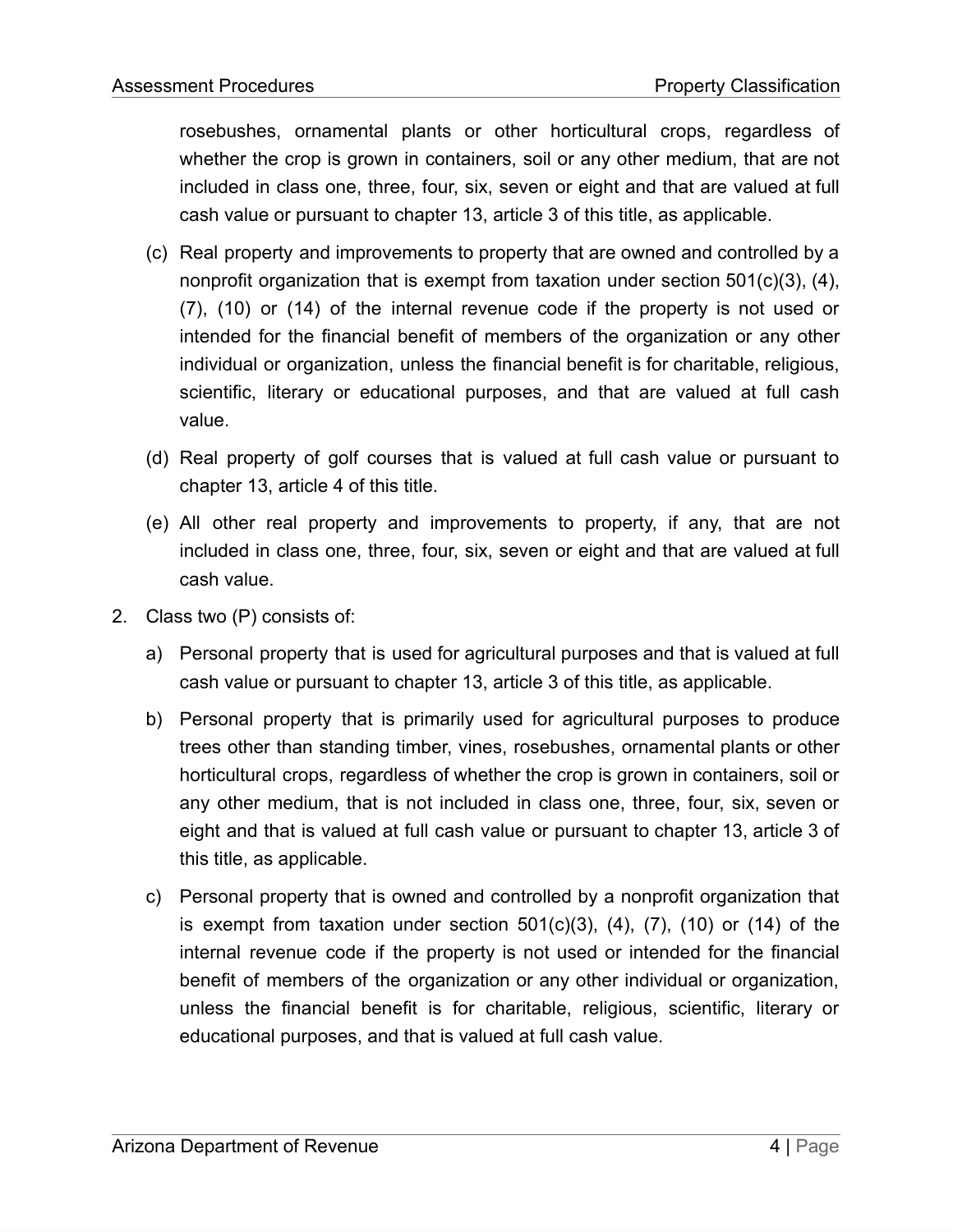- d) Personal property of golf courses that is valued at full cash value or pursuant to chapter 13, article 4 of this title.
- e) All other personal property that is not included in class one, three, four, six, seven or eight and that is valued at full cash value.
- 3. Class two (C) consists of real property, and improvements to real property, that is burdened by a conservation easement that has been created and is currently in effect pursuant to title 33, chapter 2, article 4.

### **[42-12003.](https://www.azleg.gov/viewdocument/?docName=https://www.azleg.gov/ars/42/12003.htm) Class three property; definition**

(L16, Ch. 208, sec. 12. Eff. 1/1/17)

- A. For purposes of taxation, class three is established consisting of:
	- 1. Real and personal property and improvements to the property that are used as the owner's primary residence, that are not otherwise included in class one, two, four, six, seven or eight and that are valued at full cash value.
	- 2. Real and personal property that is occupied by a relative of the owner, as provided by section [42-12053,](https://www.azleg.gov/viewDocument/?docName=http://www.azleg.gov/ars/42/12053.htm) and used as the relative's primary residence, that is not otherwise included in class one, two, four, six, seven or eight and that is valued at full cash value.
	- 3. Real and personal property that is owned and occupied as the primary residence of the owner who also uses the property for lease or rent to lodgers.
- B. For the purposes of this section, a homesite that is included in class three may include:
	- 1. Up to ten acres on a single parcel of real property on which the residential improvement is located.
	- 2. More than ten, but not more than forty, acres on a single parcel of real property on which the residential improvement is located if it is zoned exclusively for residential purposes or contains legal restrictions or physical conditions that prevent the division of the parcel.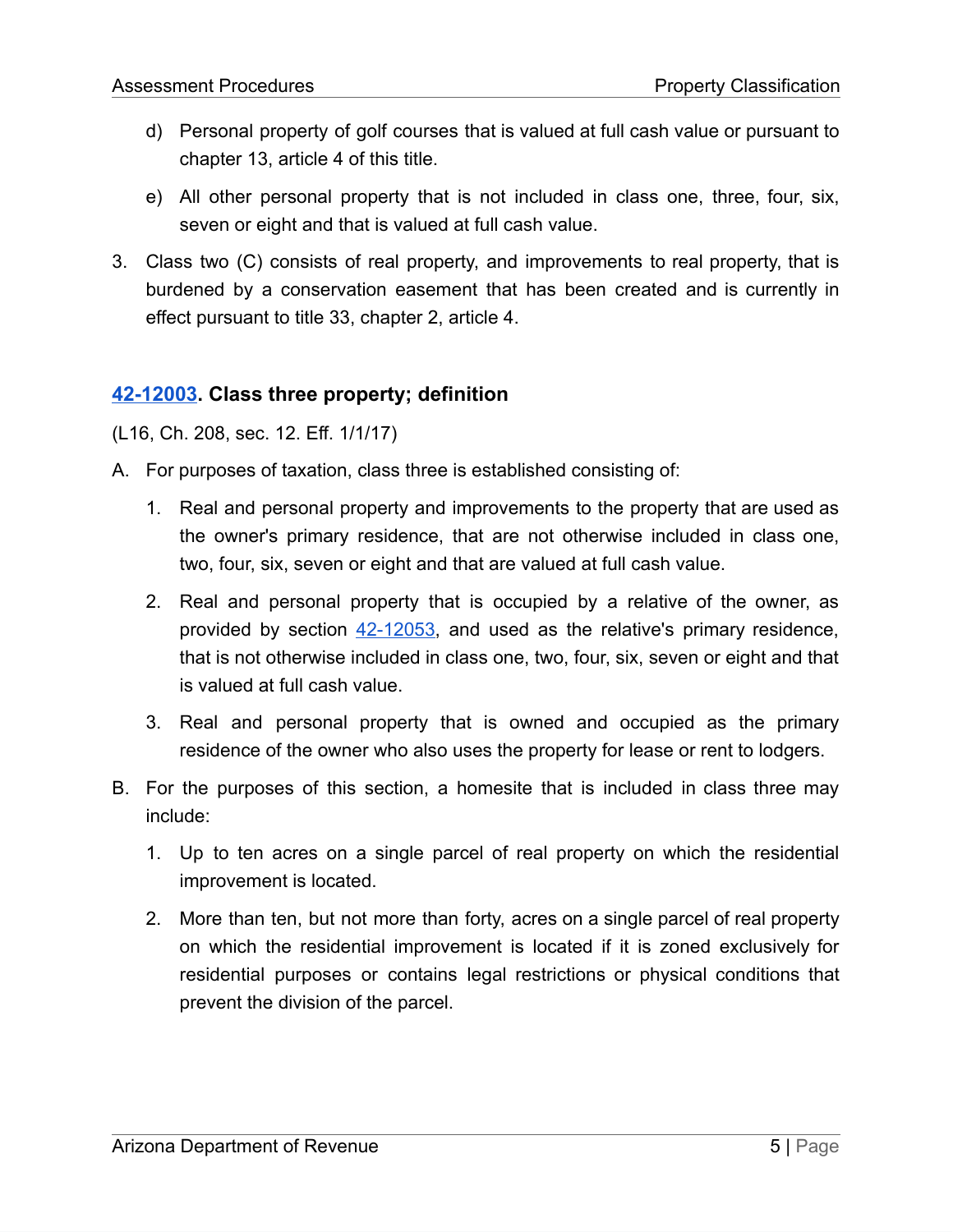3. For the purposes of this section, "physical conditions" means topography, mountains, washes, rivers, roads or any other configuration that limits the residential usable land area.

### **[42-12004.](https://www.azleg.gov/viewdocument/?docName=https://www.azleg.gov/ars/42/12004.htm) Class four property**

(L16, Ch. 208, sec. 13. Eff. 1/1/17)

- A. For purposes of taxation, class four is established consisting of:
	- 1. Real and personal property and improvements to the property that are used for residential purposes, including residential property that is owned in foreclosure by a financial institution, that is not otherwise included in another classification and that is valued at full cash value. The homesite that is included in class four may include:
		- (a) Up to ten acres on a single parcel of real property on which the residential improvement is located.
		- (b) More than ten, but not more than forty, acres on a single parcel of real property on which the residential improvement is located if it is zoned exclusively for residential purposes or contains legal restrictions or physical conditions that prevent the division of the parcel. For the purposes of this subdivision, "physical conditions" means topography, mountains, washes, rivers, roads or any other configuration that limits the residential usable land area.
	- 2. Real and personal property and improvements to the property that are used solely as leased or rented property for residential purposes, that are not included in class one, two, three, six, seven or eight and that are valued at full cash value.
	- 3. Child care facilities that are licensed under title 36, chapter 7.1 and that are valued at full cash value.
	- 4. Real and personal property and improvements to property that are used to operate nonprofit residential housing facilities that are structured to house or care for persons with disabilities or who are sixty-two years of age or older and that are valued at full cash value.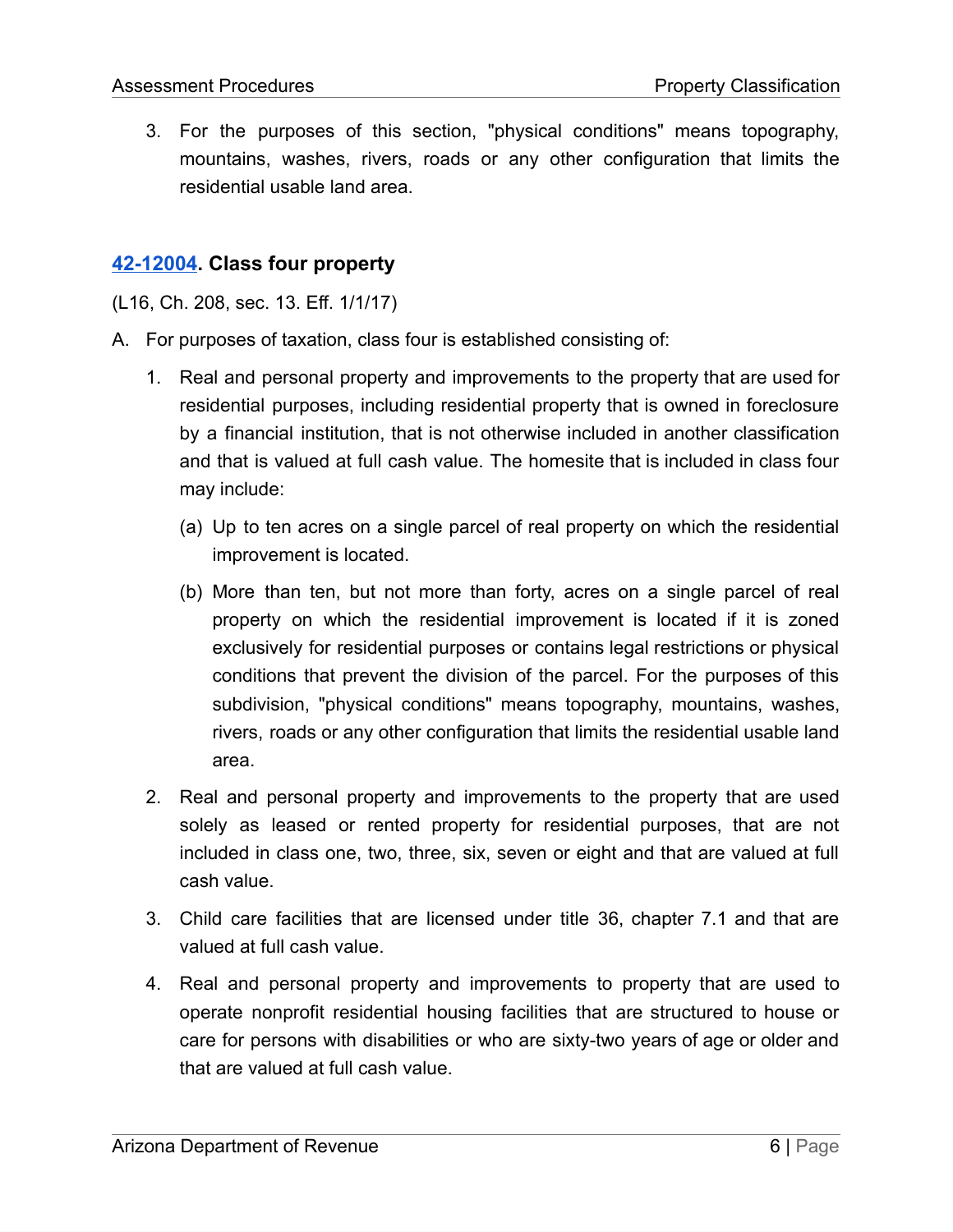- 5. Real and personal property and improvements that are used to operate licensed residential care institutions or licensed nursing care institutions that provide medical services, nursing services or health related services and that are structured to house or care for persons with disabilities or who are sixty-two years of age or older and that are valued at full cash value.
- 6. Real and personal property consisting of no more than eight rooms of residential property that are leased or rented to transient lodgers, together with furnishing no more than a breakfast meal, by the owner who resides on the property and that is valued at full cash value.
- 7. Real and personal property consisting of residential dwellings that are maintained for occupancy by agricultural employees as a condition of employment or as a convenience to the employer, that is not included in class three and that is valued at full cash value. The land associated with these dwellings shall be valued as agricultural land pursuant to chapter 13, article 3 of this title.
- 8. Real property and improvements to property constituting common areas that are valued pursuant to chapter 13, article 9 of this title.
- 9. Real and personal property that is defined as timeshare property by section [32-2197](https://www.azleg.gov/viewDocument/?docName=http://www.azleg.gov/ars/32/02197.htm) and valued pursuant to chapter 13, article 10 of this title, except for any property used for commercial, industrial or transient occupancy purposes and included in class one to the extent of that use.
- 10. Real and personal property and improvements that are used for residential purposes, that are leased or rented to lodgers, except for:
	- (a) Property occupied by the owner of the property as the owner's primary residence and included in class three.
	- (b) Property used for commercial purposes and included in class one.
- B. Subsection A, paragraphs 4 and 5 of this section shall not be construed to limit eligibility for exemption from taxation under chapter 11, article 3 of this title.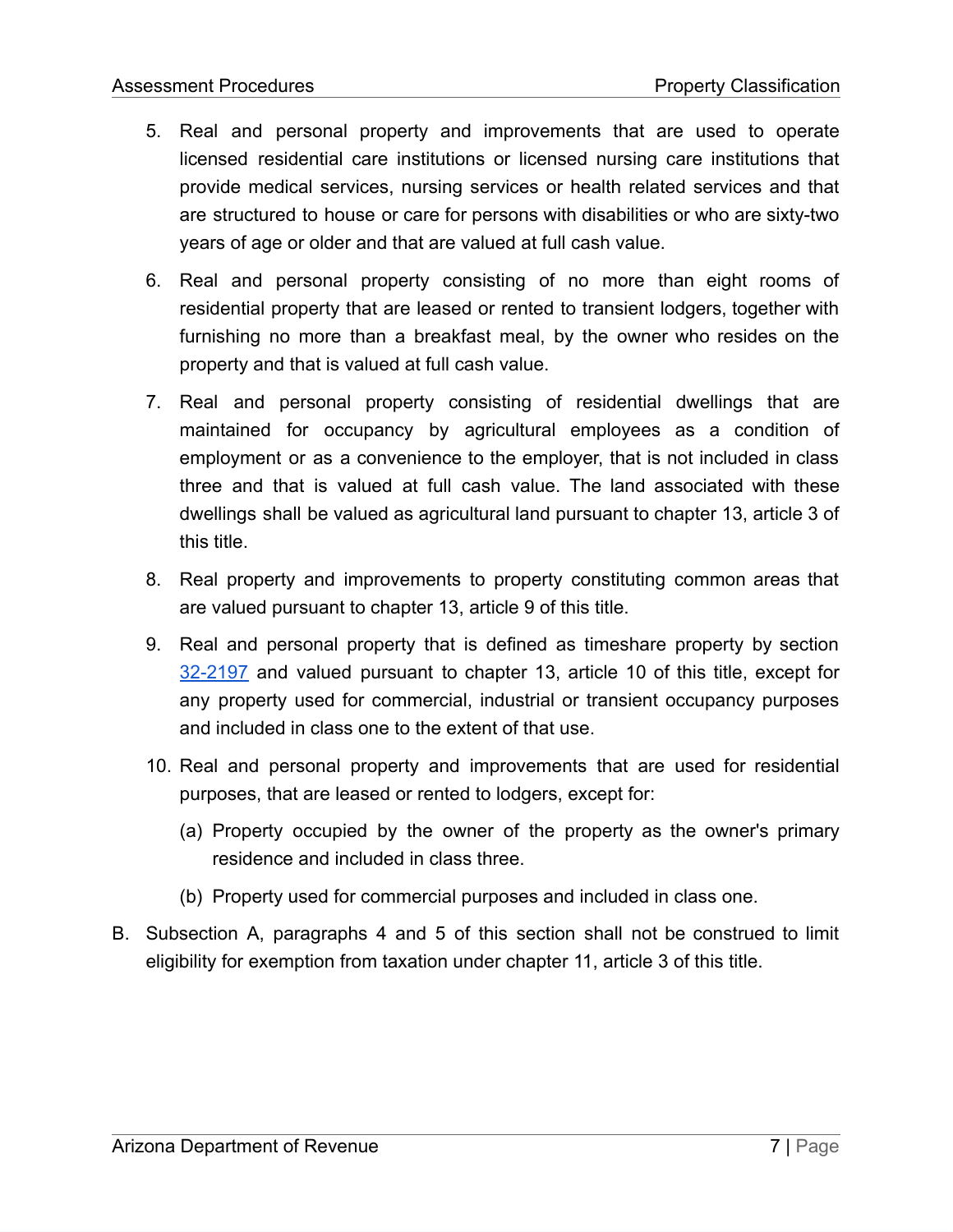### **[42-12005.](https://www.azleg.gov/viewdocument/?docName=https://www.azleg.gov/ars/42/12005.htm) Class five property**

For purposes of taxation, class five is established consisting of:

- 1. Real and personal property of railroad companies used in the continuous operation of railroads that are valued at full cash value under chapter 14, article 8 of this title.
- 2. Real and personal property used in the operation of private car companies that are valued at full cash value under chapter 14, article 7 of this title.
- 3. Flight property that is valued at full cash value under chapter 14, article 6 of this title.

### **[42-12006.](https://www.azleg.gov/viewdocument/?docName=https://www.azleg.gov/ars/42/12006.htm) Class six property**

For purposes of taxation, class six is established consisting of:

- 1. Noncommercial historic property as defined in section [42-12101](https://www.azleg.gov/viewDocument/?docName=http://www.azleg.gov/ars/42/12101.htm) and valued at full cash value.
- 2. Real and personal property that is located within the area of a foreign trade zone or subzone established under 19 United States Code section 81 and title 44, chapter 18, that is activated for foreign trade zone use by the district director of the United States customs service pursuant to 19 Code of Federal Regulations section 146.6 and that is valued at full cash value. Property that is classified under this paragraph shall not thereafter be classified under paragraph 6 of this section.
- 3. Real and personal property and improvements that are located in a military reuse zone that is established under title 41, chapter 10, article 3 and that is devoted to providing aviation or aerospace services or to manufacturing, assembling or fabricating aviation or aerospace products, valued at full cash value and subject to the following terms and conditions:
	- (a) Property may not be classified under this paragraph for more than five tax years.
	- (b) Any new addition or improvement to property already classified under this paragraph qualifies separately for classification under this paragraph for not more than five tax years.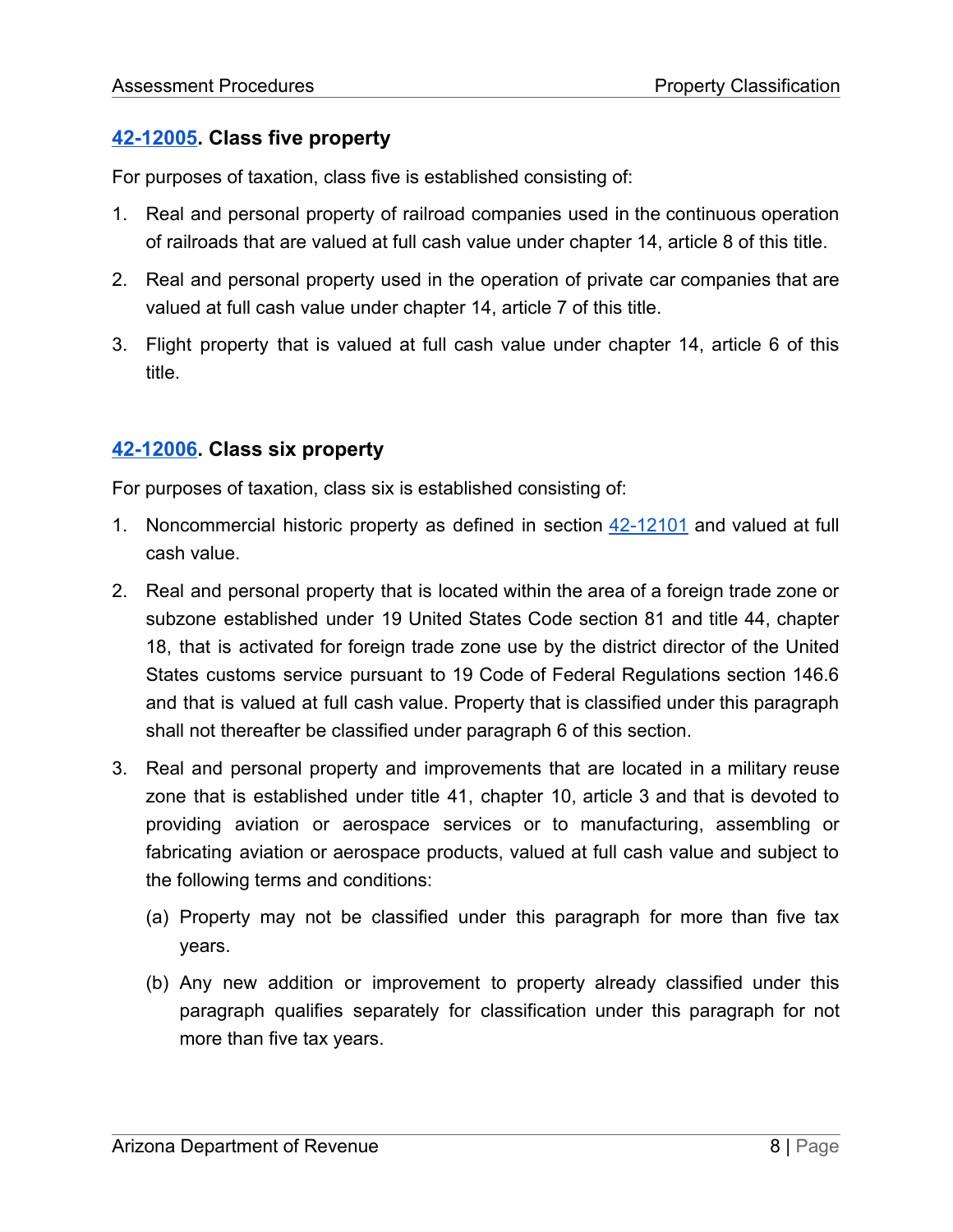- (c) If a military reuse zone is terminated, the property in that zone that was previously classified under this paragraph shall be reclassified as prescribed by this article.
- (d) Property that is classified under this paragraph shall not thereafter be classified under paragraph 6 of this section.
- 4. Real and personal property and improvements or a portion of such property comprising an environmental technology manufacturing, producing or processing facility that qualified under section  $41-1514.02$ , valued at full cash value and subject to the following terms and conditions:
	- (a) Property shall be classified under this paragraph for twenty tax years from the date placed in service.
	- (b) Any addition or improvement to property already classified under this paragraph qualifies separately for classification under this subdivision for an additional twenty tax years from the date placed in service.
	- (c) After revocation of certification under section  $41-1514.02$ , property that was previously classified under this paragraph shall be reclassified as prescribed by this article.
	- (d) Property that is classified under this paragraph shall not thereafter be classified under paragraph 6 of this section.
- 5. That portion of real and personal property that is used on or after January 1, 1999 specifically and solely for remediation of the environment by an action that has been determined to be reasonable and necessary to respond to the release or threatened release of a hazardous substance by the department of environmental quality pursuant to section [49-282.06](https://www.azleg.gov/viewDocument/?docName=http://www.azleg.gov/ars/49/00282-06.htm) or pursuant to its corrective action authority under rules adopted pursuant to section  $49-922$ , subsection B, paragraph 4 or by the United States environmental protection agency pursuant to the national contingency plan (40 Code of Federal Regulations part 300) and that is valued at full cash value. Property that is not being used specifically and solely for the remediation objectives described in this paragraph shall not be classified under this paragraph. For the purposes of this paragraph, "remediation of the environment" means one or more of the following actions:
	- a) Monitoring, assessing or evaluating the release or threatened release.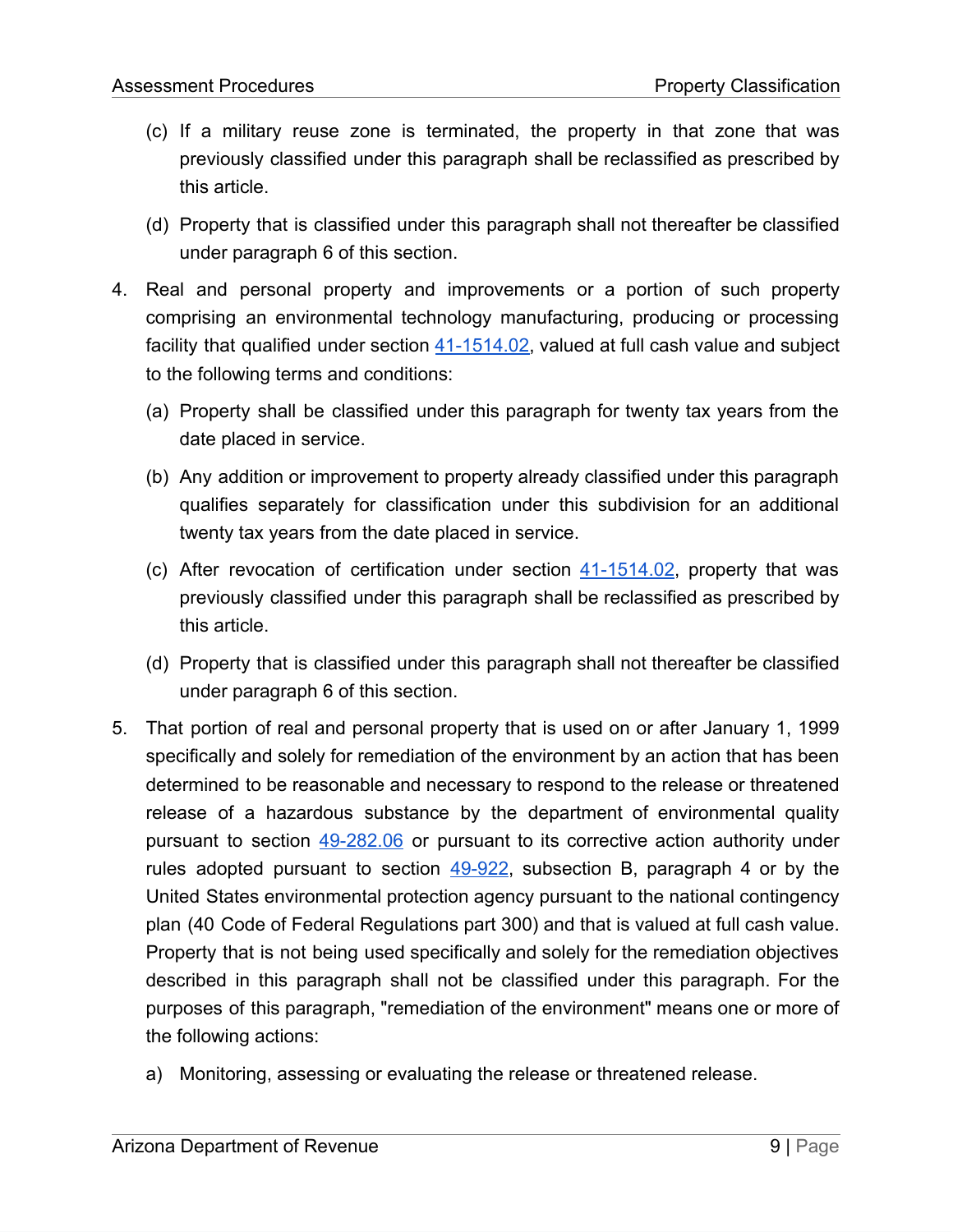- b) Excavating, removing, transporting, treating and disposing of contaminated soil.
- c) Pumping and treating contaminated water.
- d) Treatment, containment or removal of contaminants in groundwater or soil.
- 6. Real and personal property and improvements constructed or installed from and after December 31, 2004 through December 31, 2024 and owned by a qualified business under section  $41-1516$  and used solely for the purpose of harvesting, transporting or processing qualifying forest products removed from qualifying projects as defined in section  $41-1516$ . The classification under this paragraph is subject to the following terms and conditions:
	- a) Property may be initially classified under this paragraph only in valuation years 2005 through 2024.
	- b) Property may not be classified under this paragraph for more than five years.
	- c) Any new addition or improvement constructed or installed from and after December 31, 2004 through December 31, 2024, to property already classified under this paragraph qualifies separately for classification and assessment under this paragraph for not more than five years.
	- d) Property that is classified under this paragraph shall not thereafter be classified under paragraph 2, 3 or 4 of this section.
- 7. Real and personal property and improvements to the property that are used specifically and solely to manufacture from and after December 31, 2006 through December 31, 2023 biodiesel fuel that is one hundred per cent biodiesel and its by-products or motor vehicle biofuel and its by-products and that are valued at full cash value. This paragraph applies only to the portion of property that is used specifically for manufacturing and processing one hundred per cent biodiesel fuel, or its related by-products, or motor vehicle biofuel, or its related by-products, from raw feedstock obtained from off-site sources, including necessary on-site storage facilities that are intrinsically associated with the manufacturing process. Any other commercial or industrial use disqualifies the entire property from classification under this paragraph. For the purposes of this paragraph, "motor vehicle biofuel" means a solid, liquid or gaseous fuel that is derived from biological material such as plant or animal matter, excluding organic material that has been transformed by geological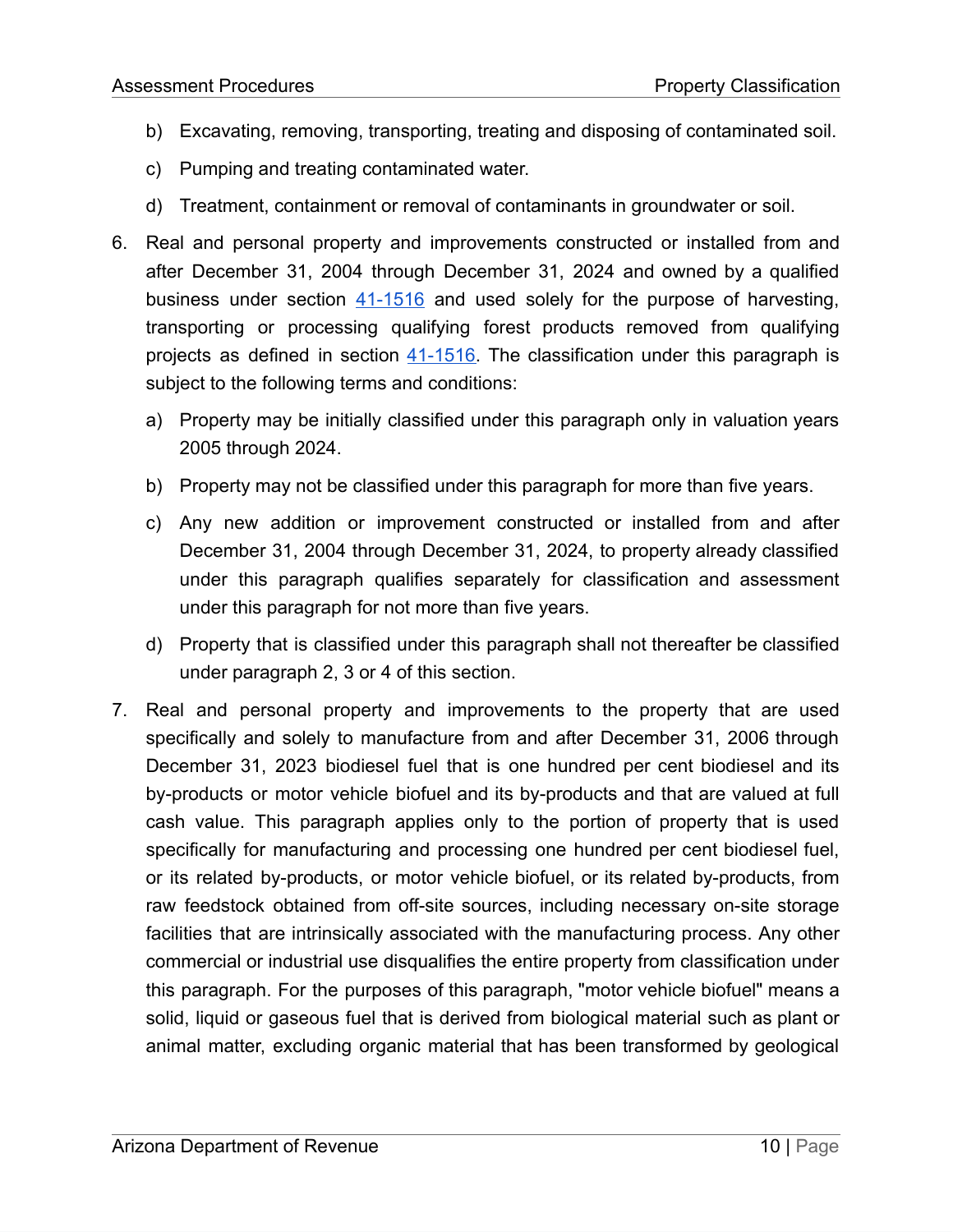processes into substances such as coal or petroleum or derivatives thereof, and that:

- a) Contains fuel additives in compliance with federal and state law.
- b) Is manufactured exclusively for use in a motor vehicle.
- 8. Real and personal property and improvements that are certified pursuant to section 41-1511, subsection C, paragraph 2 and that are used for renewable energy manufacturing or headquarters operations as provided by section [42-12057](https://www.azleg.gov/viewDocument/?docName=http://www.azleg.gov/ars/42/12057.htm). This paragraph applies only to property that is used in manufacturing and headquarters operations of renewable energy companies, including necessary on-site research and development, testing and storage facilities that are associated with the manufacturing process. Up to ten per cent of the aggregate full cash value of the property may be derived from uses that are ancillary to and intrinsically associated with the manufacturing process or headquarters operation. Any additional ancillary property is not qualified for classification under this paragraph. No new properties may be classified pursuant to this paragraph from and after December 31, 2014. Classification under this paragraph is limited to the time periods determined by the Arizona commerce authority pursuant to section 41-1511, subsection C, paragraph 2, subdivision (a) or (b). Property that is classified under this paragraph shall not thereafter be classified under any other paragraph of this section.

### **[42-12007.](https://www.azleg.gov/viewdocument/?docName=https://www.azleg.gov/ars/42/12007.htm) Class seven property**

For purposes of taxation, class seven is established consisting of real and personal property and improvements that meet the criteria for property included in class one, paragraphs 12 and 13 and also the criteria for commercial historic property as defined in section [42-12101](https://www.azleg.gov/viewDocument/?docName=http://www.azleg.gov/ars/42/12101.htm).

### **[42-12008.](https://www.azleg.gov/viewdocument/?docName=https://www.azleg.gov/ars/42/12008.htm) Class eight property**

For purposes of taxation, class eight is established consisting of real and personal property and improvements that meet the criteria for property included in class four and also the criteria for commercial historic property as defined in section [42-12101](https://www.azleg.gov/viewDocument/?docName=http://www.azleg.gov/ars/42/12101.htm).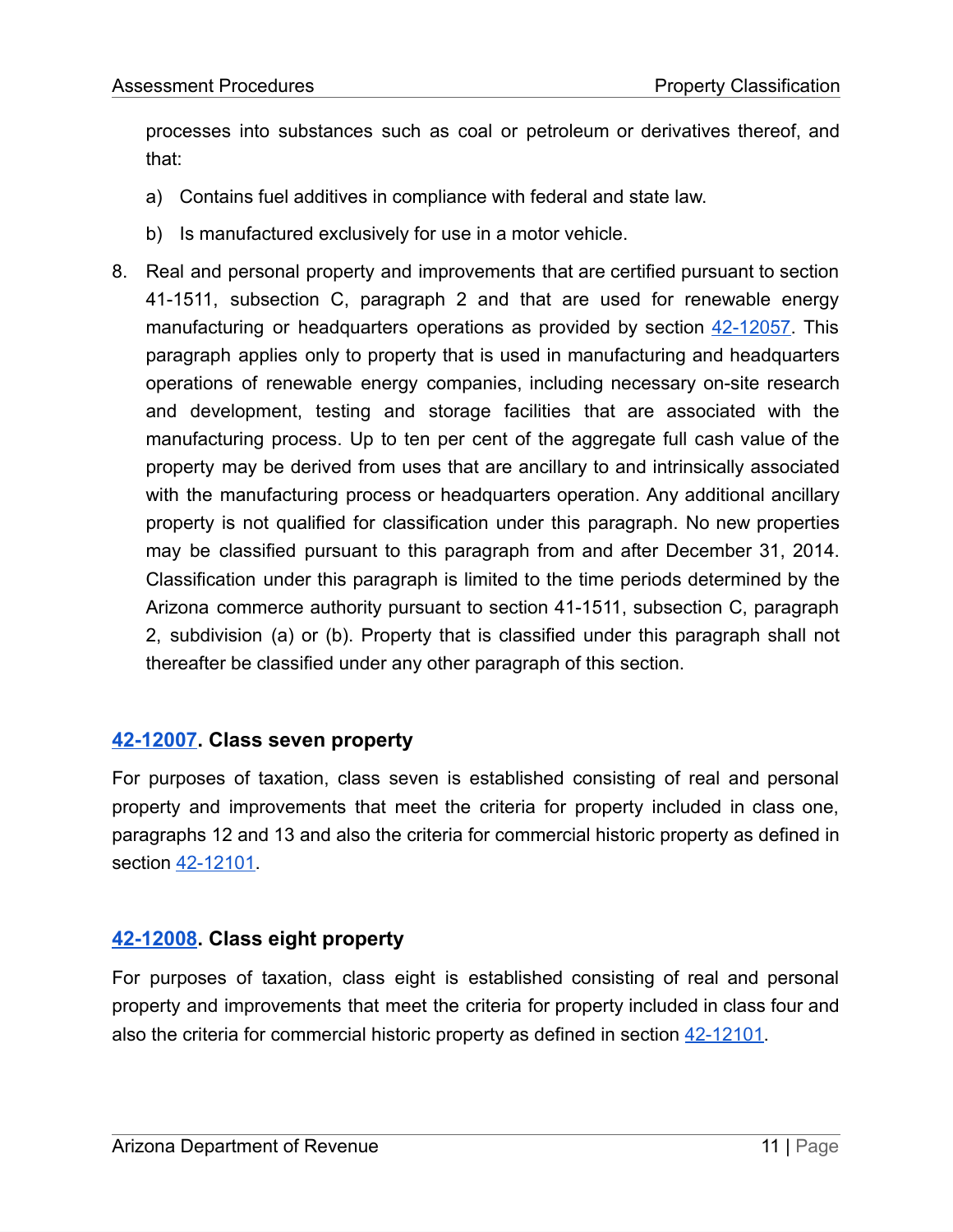### **[42-12009.](https://www.azleg.gov/viewdocument/?docName=https://www.azleg.gov/ars/42/12009.htm) Class nine property**

- A. For purposes of taxation, class nine is established consisting of:
	- 1. Improvements that are located on federal, state, county or municipal property and owned by the lessee of the property if:
		- (a) The improvements are required to become the property of the federal, state, county or municipal owner of the property on termination of the leasehold interest in the property.
		- (b) Both the improvements and the property are used exclusively for convention activities or athletic, recreational, entertainment, artistic or cultural facilities.
	- 2. Improvements that are located on federal, state, county or municipal property and owned by the lessee of the property if:
		- (a) The improvements are required to become the property of the federal, state, county or municipal owner of the property on termination of the leasehold interest in the property.
		- (b) Both the improvements and the property are:
			- (i) Used for or in connection with aviation, including hangars, tie-downs, aircraft maintenance, sales of aviation-related items, charter and rental activities, parking facilities and restaurants, stores and other services located in a terminal.
			- (ii) Located on a state, county, city or town airport or a public airport operating pursuant to sections [28-8423,](https://www.azleg.gov/viewDocument/?docName=http://www.azleg.gov/ars/28/08423.htm) [28-8424](https://www.azleg.gov/viewDocument/?docName=http://www.azleg.gov/ars/28/08424.htm) and [28-8425](https://www.azleg.gov/viewDocument/?docName=http://www.azleg.gov/ars/28/08425.htm).
	- 3. Property that is defined as "contractor-acquired property" or "government-furnished property" in the federal acquisition regulations (48 Code of Federal Regulations, section 45.101) and that is leased to or acquired by the government and used to perform a government contract.
	- 4. Property of a corporation that is organized by or at the direction of this state or a county, city or town to develop, construct, improve, repair, replace or own any property, improvement, building or other facility to be used for public purposes that the state, county, city or town pledges to lease or lease-purchase with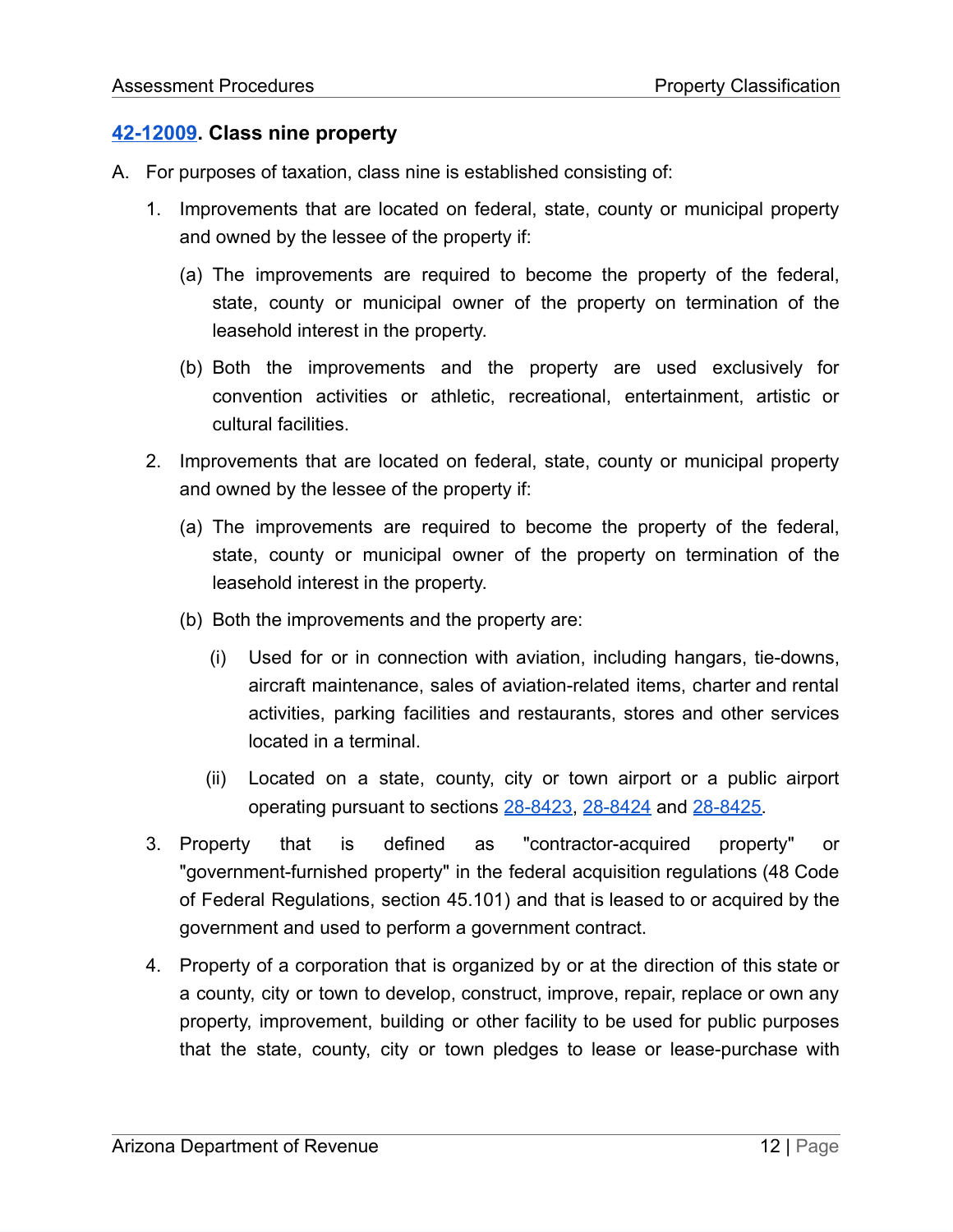state, county or municipal special or general revenues and that is not otherwise exempt under chapter 11, article 3 of this title.

- 5. Real property and improvements, including land, buildings, furniture and equipment, regardless of ownership, that are leased for the entire valuation year to, and used exclusively by, a nonprofit organization that is recognized under section 501(c)(3) of the internal revenue code and that operates on the premises as a charter school pursuant to section [15-183](https://www.azleg.gov/viewDocument/?docName=http://www.azleg.gov/ars/15/00183.htm) or that are leased for the entire valuation year to, and used exclusively by, a nonprofit church, religious assembly or religious institution. If only part of a parcel of real property or improvements to real property is leased for operation of a charter school or a church, religious assembly or religious institution as provided by this paragraph, only the portion so leased qualifies for classification under this section. A property owner who leases property to a charter school or a church, religious assembly or religious institution as provided by this paragraph shall file an affidavit with the county assessor stating that the charter school or church, religious assembly or religious institution shall be the sole beneficiary of the change in property tax classification pursuant to this section and that the lease rate that is charged to the charter school or church, religious assembly or religious institution is consistent with the lease rates that are charged to other tenants of the property or a fair market rate.
- B. Improvements that are located in an area defined as a research park pursuant to section [35-701](https://www.azleg.gov/viewDocument/?docName=http://www.azleg.gov/ars/35/00701.htm) may not be classified under this section.
- C. All property classified as class nine is subject to valuation at full cash value.

### **[42-12010.](https://www.azleg.gov/viewdocument/?docName=https://www.azleg.gov/ars/42/12010.htm) Purpose of classification of property**

A. The classes of property are established by this article for the common treatment of the property in each class for purposes of the assignment of a common assessment percentage under chapter 15, article 1 of this title and other purposes prescribed by statute, but the statutory classes under this article are not considered to constitute classes of property for purposes of article IX, section 1, Constitution of Arizona.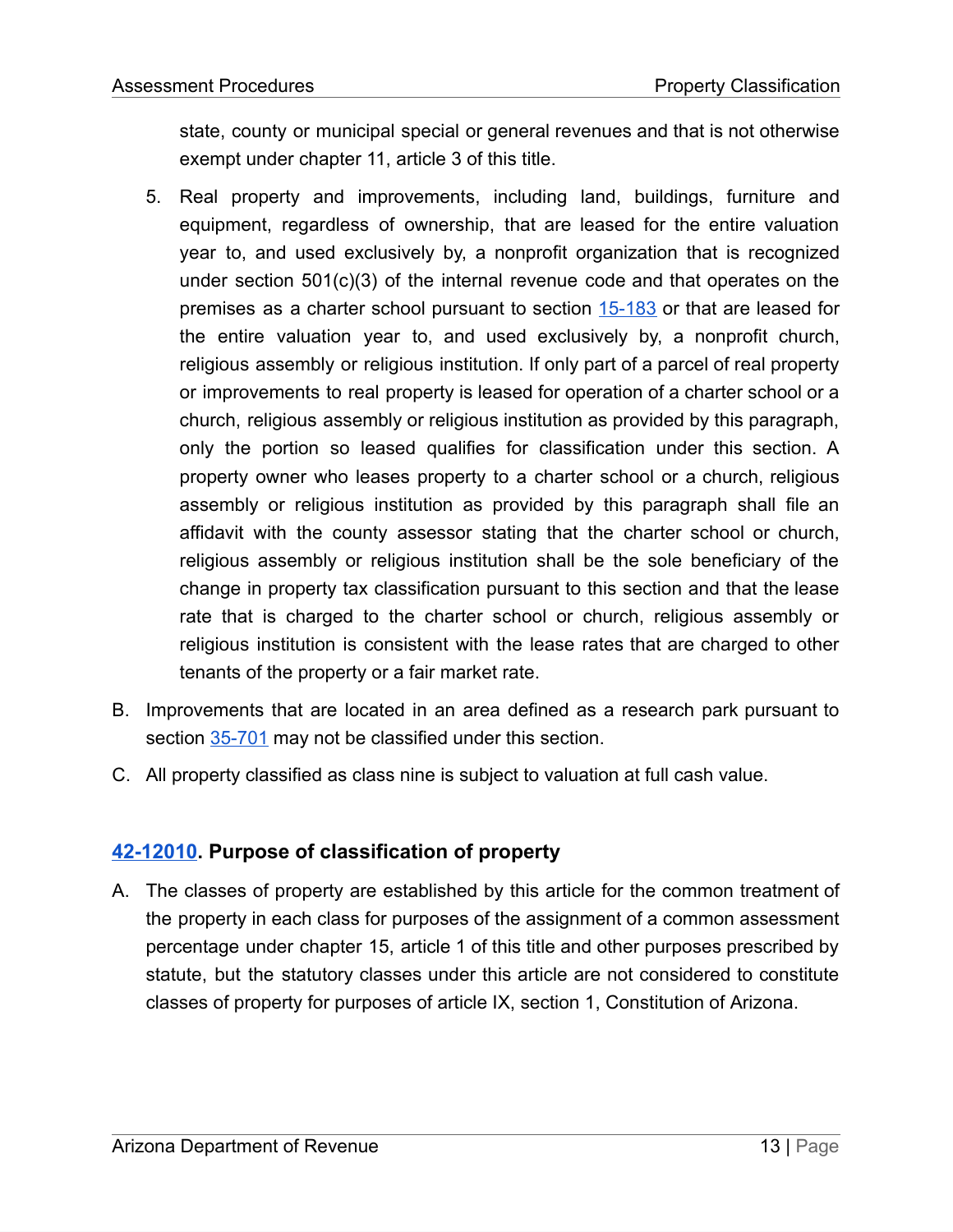B. The valuation of properties in individual subclasses established by this article shall be determined in the distinct manner prescribed by law for each subclass in compliance with article IX, section 1, Constitution of Arizona.

# **[42-12051.](https://www.azleg.gov/viewdocument/?docName=https://www.azleg.gov/ars/42/12051.htm) Treatment of partially completed or vacant improvements; notification; exception**

- A. For the purposes of classifying property under article 1 of this chapter, partially completed or vacant improvements on the land including improved common area tracts shall be classified according to their intended use as demonstrated by objective evidence.
- B. For property that is not valued by the department, an improvement on the land is considered to be partially completed when the foundation of the structure or structures to be located on the property is in place.
- C. The only portion affected by the reclassification is the improvement on the land and that portion of the land that is necessary to support the use of the structure or structures, except that common area tracts in residential developments associated with partially completed improvements shall receive the same classification as the partially completed improvements.
- D. Property that is not valued by the department, that does not have a structure or structures and that is actively used for commercial purposes shall be classified as prescribed by article 1 of this chapter.
- E. The department shall prescribe a form to be completed by the owner to notify the assessor that the requirements of this section have been completed. The form shall state the requirements for classification and shall provide the owner with information concerning the reclassification of property. Filing the notice is mandatory, but failing to notify the assessor does not prevent the reclassification of property if the requirements are completed.
- F. This section does not apply to property that is classified as agricultural pursuant to article 4 of this chapter.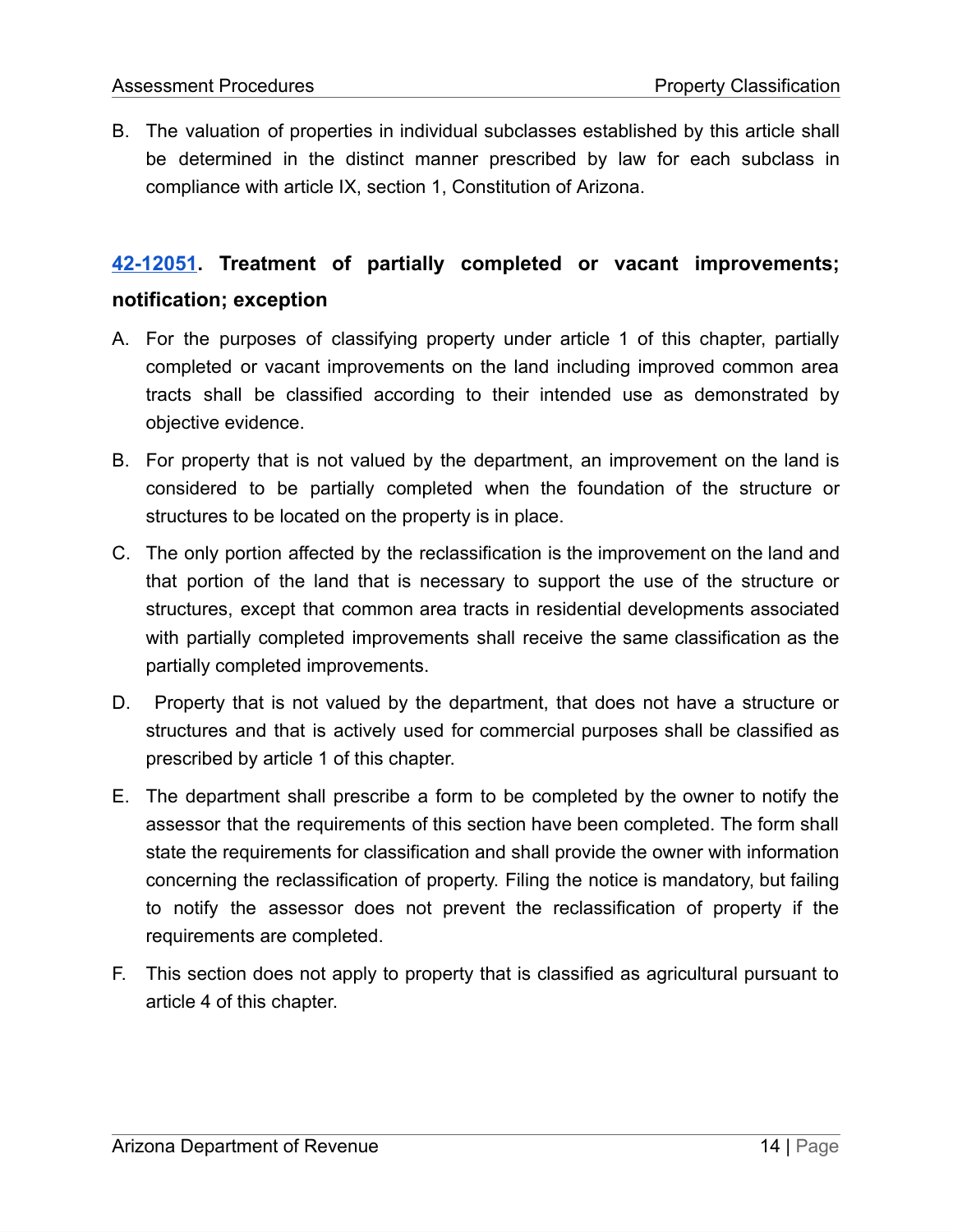# **Assessment Ratio by Property Classification**

A.R.S. 42-15001 through [42-15009](https://www.azleg.gov/viewDocument/?docName=http://www.azleg.gov/ars/42/15001.htm), inclusive, establish assessment ratios for the various statutory classes of property. The assessment ratio is a percentage that is multiplied by the full cash value and by the limited property value to arrive at assessed values. These assessed values are the amounts applied against the tax rate in order to calculate property taxes. Assessed value is determined as follows:

### **[42-15001.](https://www.azleg.gov/viewdocument/?docName=https://www.azleg.gov/ars/42/15001.htm) Assessed valuation of class one property**

The assessed valuation of class one property described in section [42-12001](https://www.azleg.gov/viewDocument/?docName=http://www.azleg.gov/ars/42/12001.htm) is the following percentage of its full cash value or limited valuation, as applicable:

- 1. Twenty-five per cent through December 31, 2005.
- 2. Twenty-four and one-half per cent beginning from and after December 31, 2005 through December 31, 2006.
- 3. Twenty-four per cent beginning from and after December 31, 2006 through December 31, 2007.
- 4. Twenty-three per cent beginning from and after December 31, 2007 through December 31, 2008.
- 5. Twenty-two per cent beginning from and after December 31, 2008 through December 31, 2009.
- 6. Twenty-one per cent beginning from and after December 31, 2009 through December 31, 2010.
- 7. Twenty per cent beginning from and after December 31, 2010 through December 31, 2012.
- 8. Nineteen and one-half per cent beginning from and after December 31, 2012 through December 31, 2013.
- 9. Nineteen per cent beginning from and after December 31, 2013 through December 31, 2014.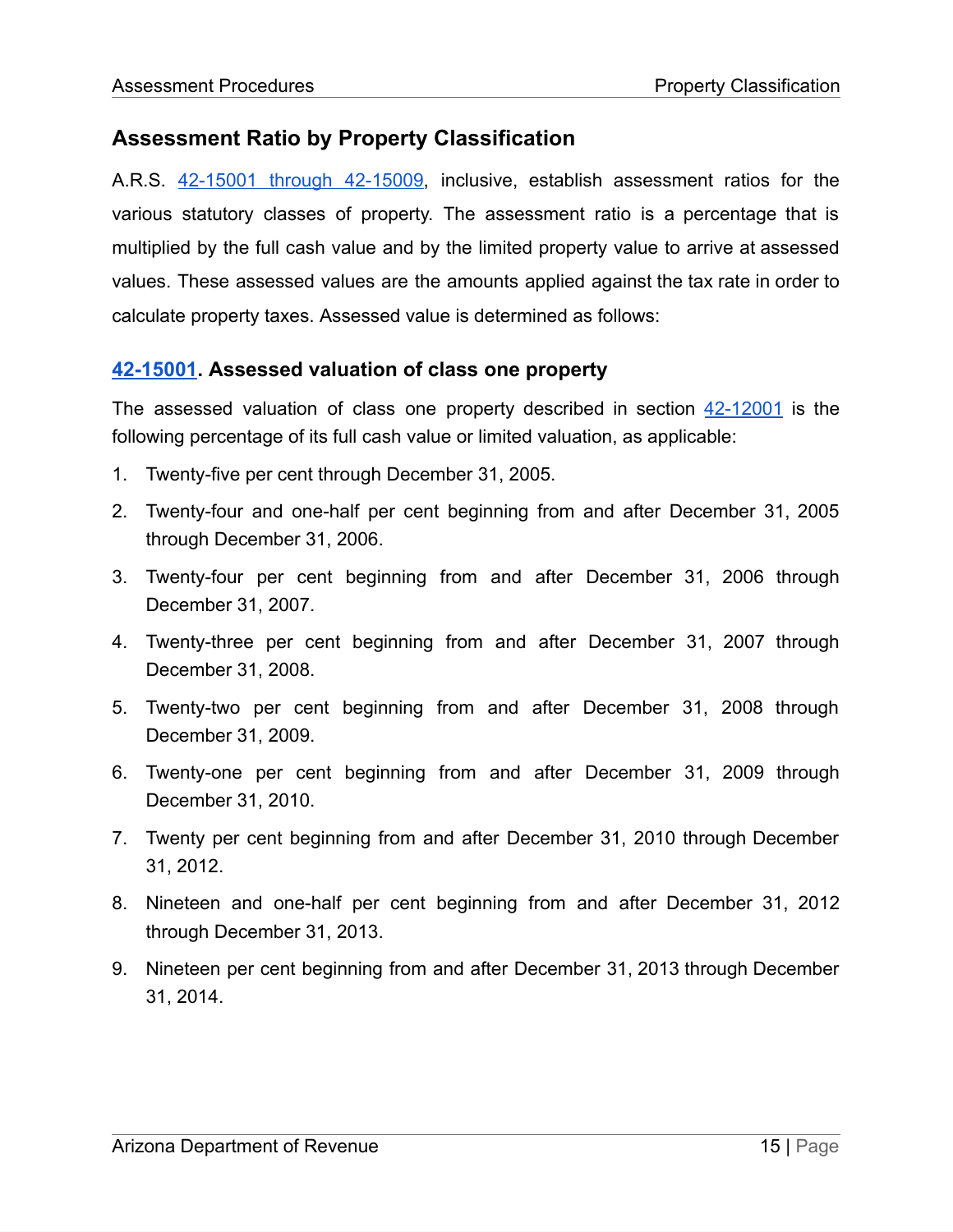- 10. Eighteen and one-half per cent beginning from and after December 31, 2014 through December 31, 2015.
- 11. Eighteen per cent beginning from and after December 31, 2015.

### **[42-15002.](https://www.azleg.gov/viewdocument/?docName=https://www.azleg.gov/ars/42/15002.htm) Assessed valuation of class two property**

(L16, Ch. 168, sec. 3. Eff. 1/1/17)

The following percentages apply to the full cash value or limited valuation, as applicable, as a basis for determining the assessed valuation of class two property described in section [42-12002](https://www.azleg.gov/viewDocument/?docName=http://www.azleg.gov/ars/42/12002.htm):

- 1. Class two (R): sixteen percent through December 31, 2015 and fifteen percent beginning from and after December 31, 2015.
- 2. Class two (P): sixteen percent through December 31, 2015, and fifteen percent beginning from and after December 31, 2015, of the value exceeding the maximum amount of valuation of personal property that is exempt from taxation pursuant to section [42-11127](https://www.azleg.gov/viewDocument/?docName=http://www.azleg.gov/ars/42/11127.htm).
- 3. Class two (C): fifteen percent.

### **[42-15003.](https://www.azleg.gov/viewdocument/?docName=https://www.azleg.gov/ars/42/15003.htm) Assessed valuation of class three property**

The assessed valuation of class three property described in section [42-12003](https://www.azleg.gov/viewdocument/?docName=https://www.azleg.gov/ars/42/12003.htm) is ten percent of its full cash value or limited valuation, as applicable.

### **[42-15004.](https://www.azleg.gov/viewdocument/?docName=https://www.azleg.gov/ars/42/15004.htm) Assessed valuation of class four property**

The assessed valuation of class four property described in section  $42-12004$  is ten percent of its full cash value or limited valuation, as applicable.

### **[42-15005.](https://www.azleg.gov/viewdocument/?docName=https://www.azleg.gov/ars/42/15005.htm) Assessed valuation of class five property**

The director shall annually determine percentages to apply as a basis for determining the assessed valuation of class five property described in section  $42-12005$  equal to the ratios that the total net assessed valuation of all taxable property for primary and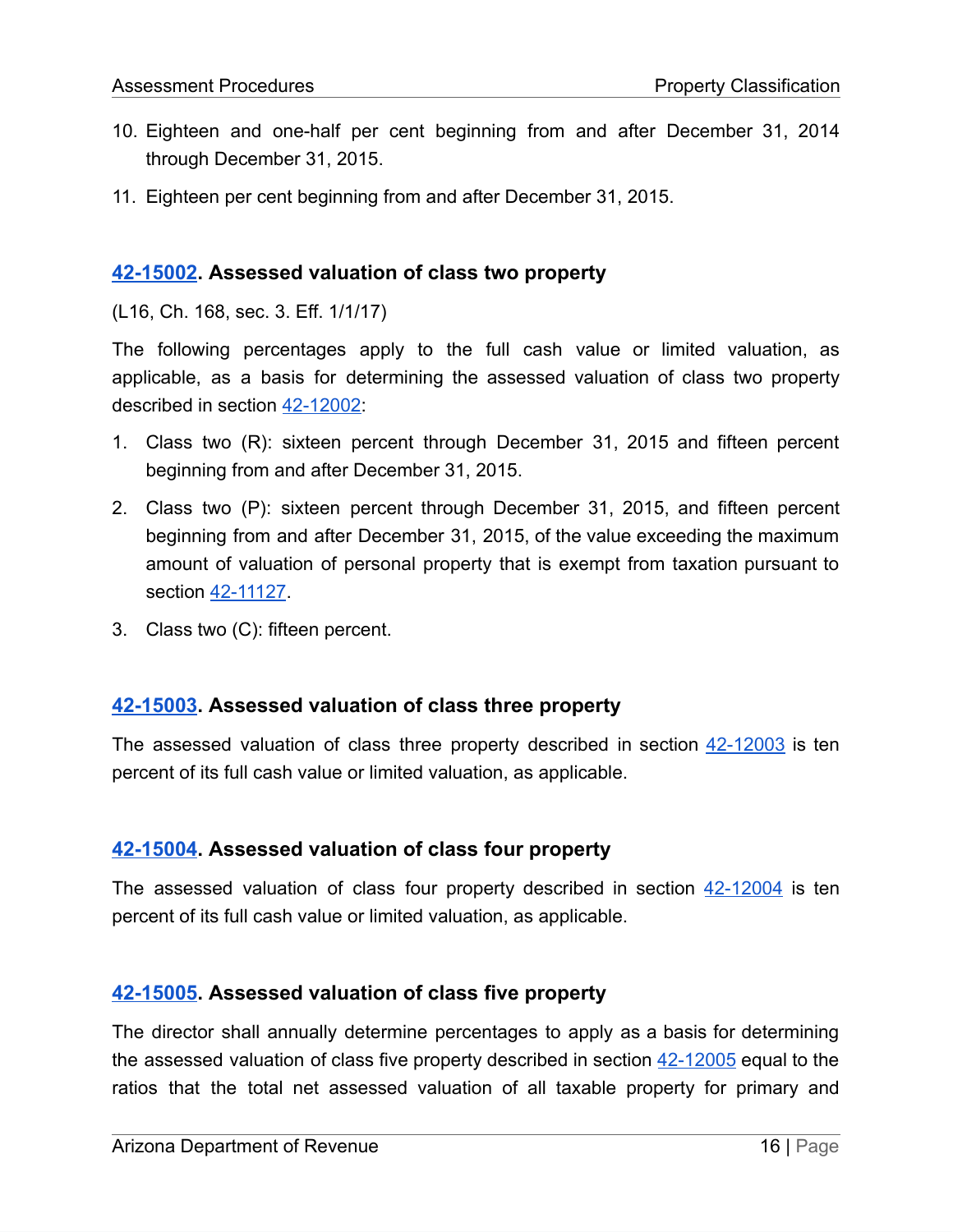secondary tax purposes in class one and class six, paragraph 3 and personal property in class two bears to the total limited valuation used for primary tax purposes of such property, and that ratio shall be used for primary tax purposes as required by federal law.

### **[42-15006.](https://www.azleg.gov/viewdocument/?docName=https://www.azleg.gov/ars/42/15006.htm) Assessed valuation of class six property**

The assessed valuation of class six property described in section  $42-12006$  is five per cent of the full cash value or limited valuation of class six property, as applicable.

### **[42-15007.](https://www.azleg.gov/viewdocument/?docName=https://www.azleg.gov/ars/42/15007.htm) Assessed valuation of class seven property**

The assessed valuation of class seven property described in section [42-12007](https://www.azleg.gov/viewDocument/?docName=http://www.azleg.gov/ars/42/12007.htm) is the percentage of value prescribed for class one property by section [42-15001,](https://www.azleg.gov/viewdocument/?docName=https://www.azleg.gov/ars/42/15001.htm) except that modifications intended to restore and rehabilitate the historic property as approved by the state historic preservation officer under section [42-12103](https://www.azleg.gov/viewDocument/?docName=http://www.azleg.gov/ars/42/12103.htm) shall be assessed at one per cent for up to ten years.

### **[42-15008.](https://www.azleg.gov/viewdocument/?docName=https://www.azleg.gov/ars/42/15008.htm) Assessed valuation of class eight property**

The assessed valuation of class eight property described in section [42-12008](https://www.azleg.gov/viewDocument/?docName=http://www.azleg.gov/ars/42/12008.htm) is the percentage of value prescribed for class four property by section [42-15004](https://www.azleg.gov/viewDocument/?docName=http://www.azleg.gov/ars/42/15004.htm), except that modifications intended to restore and rehabilitate the historic property as approved by the state historic preservation officer under section  $42-12103$  shall be assessed at one per cent for up to ten years.

### **[42-15009.](https://www.azleg.gov/viewdocument/?docName=https://www.azleg.gov/ars/42/15009.htm) Assessed valuation of class nine property**

The assessed valuation of class nine property described in section  $42-12009$  is one per cent of its full cash value or limited valuation, as applicable.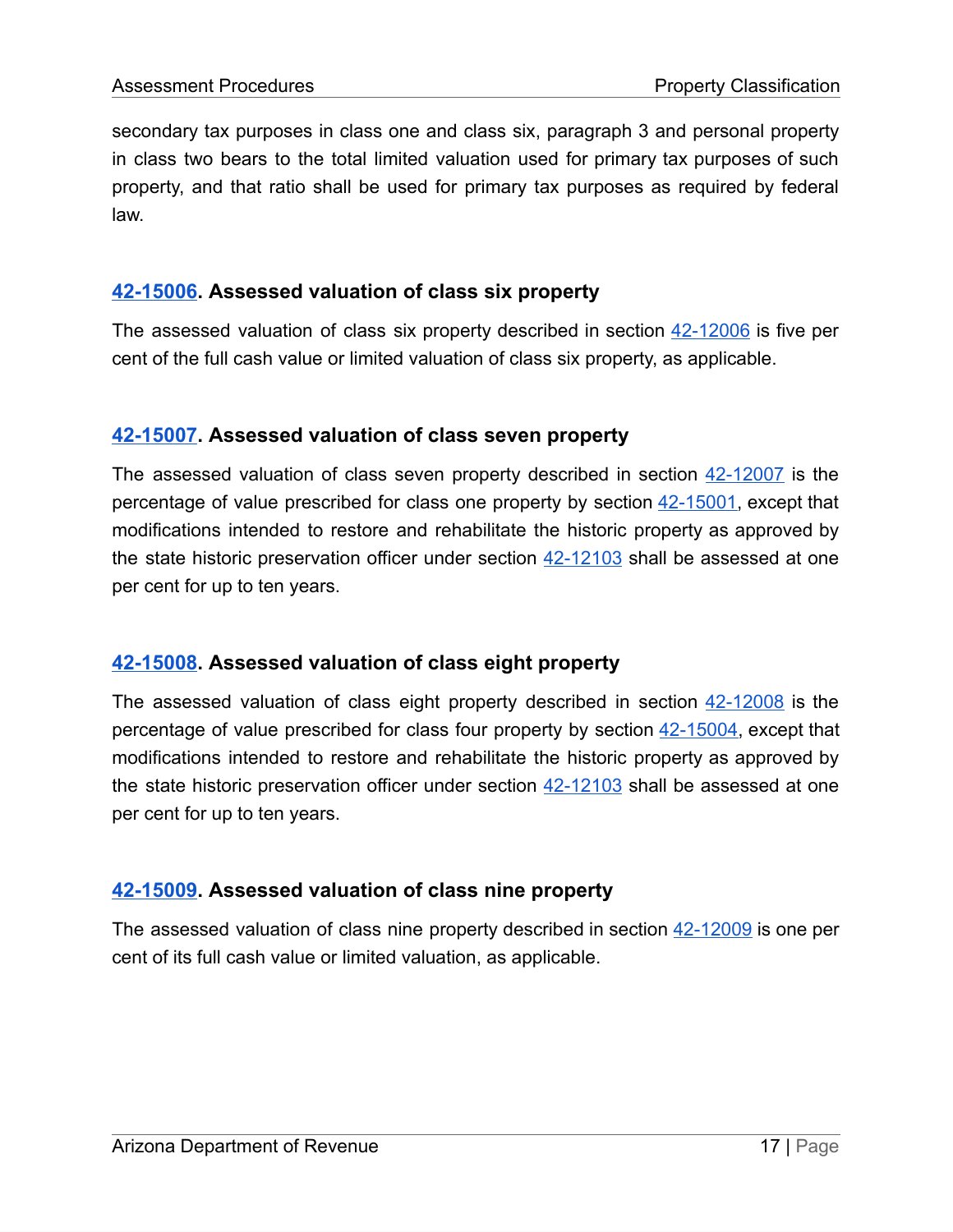### **[42-15010.](https://www.azleg.gov/viewdocument/?docName=https://www.azleg.gov/ars/42/15010.htm) Applying assessment percentages**

In preparing the tax rolls, the county assessor shall apply the appropriate percentage to the full cash value or limited property value of property, as applicable, to show the assessed valuation.

| <b>Property Class</b> | <b>Assessment Ratio</b> |
|-----------------------|-------------------------|
| <b>Class One</b>      | 18%                     |
| Class Two             | 15%                     |
| <b>Class Three</b>    | 10%                     |
| <b>Class Four</b>     | 10%                     |
| <b>Class Five</b>     | Determined by the DOR   |
| Class Six             | 5%                      |
| <b>Class Seven</b>    | 18%                     |
| <b>Class Eight</b>    | 10%                     |
| <b>Class Nine</b>     | 1%                      |

# **Summary of Assessment Ratios by Property Class**